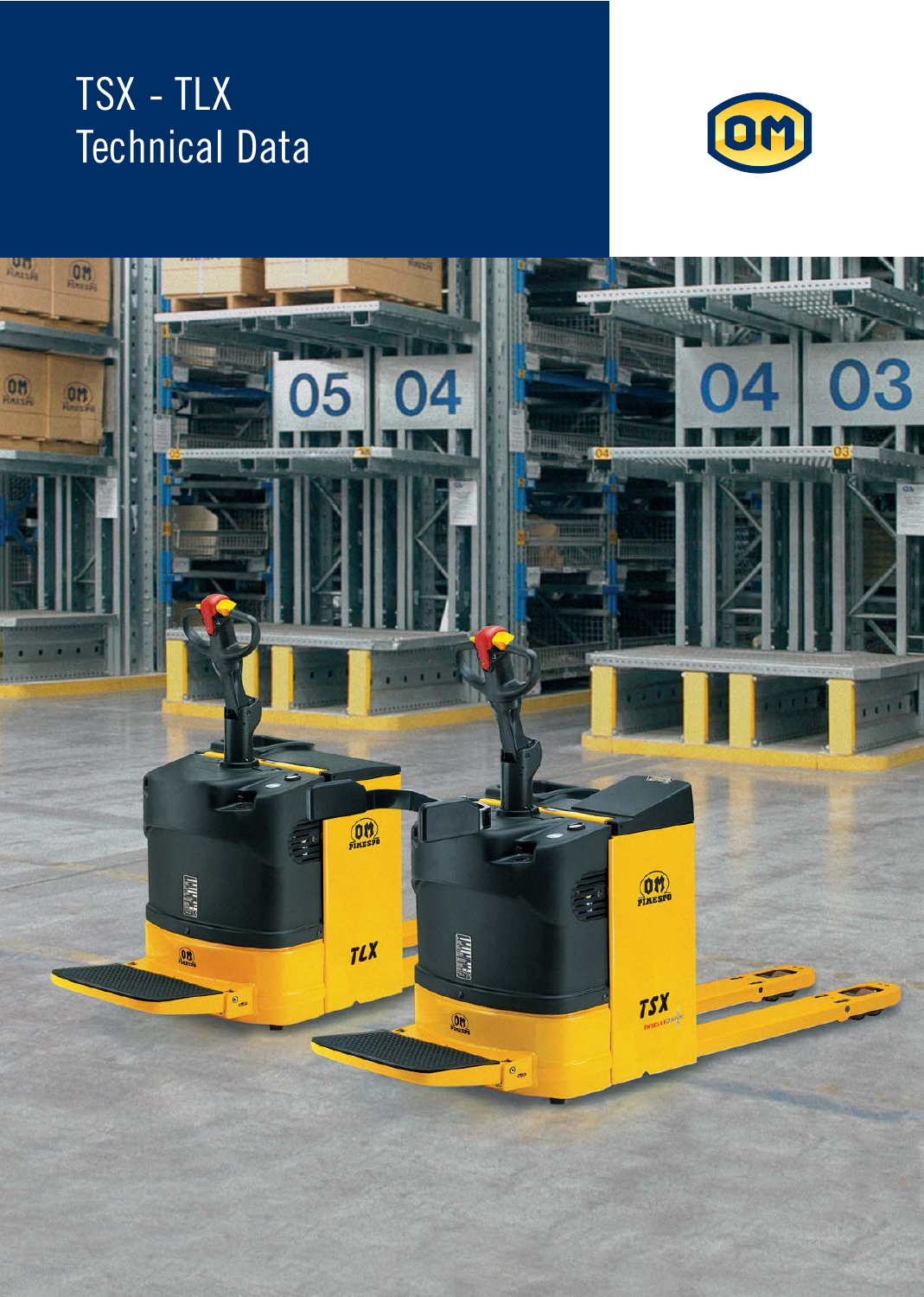## TSX - TLX Technical Data

VDI 2198

| <b>TSX 20</b><br><b>TLX 20</b><br>1.2<br>Model designation<br><b>TSX 30</b><br>1.3<br>Power: (electric, diesel, petrol)<br>Electric<br>Electric<br>Electric<br>1.4<br>Operator type: hand, pedestrian, standing, seated, order-picker.<br>Pedestrian / Stand on platform<br>Pedestrian / Stand on platform<br>$\overline{2}$<br>$\mathfrak{Z}$<br>Q(t)<br>$\overline{2}$<br>1.5<br>Load capacity<br>600(1)<br>600(1)<br>Load centre distance<br>600(1)<br>1.6<br>$c \text{ (mm)}$<br>872<br>1.8<br>Load distance<br>$x \text{ (mm)}$<br>872<br>872<br>1.9<br>Wheelbase<br>$1376^{(3)} - (1304)^{(2)}$<br>$1376$ (3) - $(1304)$ (2)<br>1304<br>y (mm)<br>2.1<br>Truck Weight (without battery)<br>$478^{(1)} - (503)^{(1)}$<br>352 <sup>(1)</sup><br>Weights<br>kg<br>$478^{(1)} - (503)^{(1)}$<br>2.2<br>Axle loading with load<br>load side / driver side<br>1722/844 - (1676/978)<br>kg<br>1783/983 - (1787/996) <sup>(3)</sup><br>2590 / 1194<br>$1748/967 - (1750/974)^{\circ}$<br>2.3<br>Axle loading without load<br>load side / driver side<br>kg<br>$178/588 - (182/601)^{(3)}$<br>182/601<br>115/449 - (79/575)<br>$165/550 - (167/556)^{(2)}$<br>3.1<br>Tyres: solid rubber, Polyurethane.<br>Polyurethane<br>Wheels and<br>Polyurethane<br>Polyurethane<br>3.2<br>85 x 90<br><b>Tyres</b><br>Tyre size load side<br>85 X 70<br>85 X 70<br>mm<br>Drive wheel / Swivel castor wheel<br>250/95<br>250/95<br>3.3<br>Tyre size driver side<br>230/100<br>mm<br>$4/1x-2$<br>$4/1x-2$<br>$2/1x-2$<br>3.5<br>Wheels number load side / driver side (x=drive wheel)<br>Tread load side<br>398 - [(358) (8) - (488) (9)]<br>398 - [(358) (8) - (488) (9)]<br>398 - [(358) (8) - (488) (9)]<br>3.6<br>$b_{10}$ (mm)<br>3.7<br>Tread drive side<br>$b_{11}$ (mm)<br>$\sqrt{2}$<br>$\sqrt{2}$<br>$h_3$ (mm)<br>4.4<br>Lift height<br>135<br>135<br>135<br><b>Overall Sizes</b><br>$h_{14}$ (mm)<br>1145 / 1342<br>1145 / 1342<br>4.9<br>Height of tiller arm in working position (min / max)<br>1145 / 1342<br>$h_{13}$ (mm)<br>85<br>85<br>85<br>4.15<br>Lowered height<br>Overall length (Platform closed / open)<br>1854 / 2180(1)<br>$l_1$ (mm)<br>1926 / 2253 - [1854 / 2180] <sup>[2]</sup> 1926 / 2253<br>4.19<br>Length to front face of forks (Platform closed / open)<br>$I_2$ (mm)<br>704 / 1030<br>776 / 1102 - [704 / 1030] <sup>(2)</sup> 776 / 1102<br>4.20<br>710<br>710<br>4.21<br>Overall width<br>$b_1$ (mm)<br>710<br>Fork dimensions<br>$s/e/l$ (mm)<br>50 / 162 / 1150 (4)<br>50 / 162 / 1150 (4)<br>50 / 162 / 1150 (4)<br>4.22<br>Outside fork width dimension<br>4.25<br>$b_5$ (mm)<br>560 [520 - 650]<br>560 [520 - 650]<br>560 [520 - 650]<br>Ground clearance centre of wheelbase<br>$m2$ (mm)<br>168<br>168<br>168<br>4.32<br>1925(5)(6) / 2604(7)<br>1997 (5) (6) - 2676 (5) (7)<br>$(1827 / 2134)^{(5)(6)}$<br>4.33<br>Aisle width pallets 1000 x 1200<br>$Ast3$ (mm)<br>1925(5)(6) / 2604(5)(7)<br>$(2313 / 2620)^{(5)(7)}$<br>crossways (Platform closed / open)<br>Aisle width pallets 800 x 1200 lengthwise<br>2197 (6) / 2694 (7)<br>4.34<br>$Ast3$ (mm)<br>$(2197/2504)^{(6)}$<br>2125(6) / 2622(7)<br>2125(6) / 2622(7)<br>$(2387 / 2694)^{(7)}$<br>(Platform closed / open)<br>$W_a$ (mm)<br>1669 / 1976 - [1597 / 1904] <sup>(2)</sup><br>4.35<br>Turning radius (Platform closed / open)<br>1669 / 1976<br>1597 / 1904<br>(with load / without load)<br>$6/6$ (7,5 <sup>(11)</sup> )<br>Performance<br>5.1<br>Travel speed<br>km/h<br>8,5/10,5<br>7,5/10,5<br>5.2<br>(with load / without load)<br>0,032/0,041<br>Lift speed<br>m/s<br>0,030/0,045<br>0,034/0,045<br>Lowering speed<br>(with load / without load)<br>0,05/0,037<br>0,045<br>5.3<br>m/s<br>0,045/0,045<br>$^{\star},^{\star}$ / $^{\star},^{\star}$<br>$0.7$ <sup>(1)(2)(10)</sup> / $10.2$ <sup>(1)(2)(10)</sup><br>%<br>$^{\star},^{\star}$ / $^{\star},^{\star}$<br>5.7<br>Gradeability<br>(with load / without load) <sup>(1)</sup><br>$4,7$ <sup>(1)(2)(10)</sup> / 21,3 <sup>(1)(2)(10)</sup><br>Max. Gradeability<br>(with load / without load) <sup>(1)</sup><br>%<br>10/18<br>5.8<br>Service brake<br>5.10<br>Electric<br>Electric<br>Electric<br>kW<br>2,5<br>2,5<br>Engine<br>6.1<br>Drive motor, S2 60 minute rating<br>1,2<br>kW<br>6.2<br>Lifting motor, S3 10% rating<br>1,2<br>2,2<br>1,2<br>Battery DIN 43531/35/36; A, B, C, no<br>DIN 43535 B<br>DIN 43535 B<br>DIN 43535 B<br>6.3<br>V / Ah<br>6.4<br>Battery voltage / capacity at 5 hour rate<br>24/330 (375) -24/220 (250)<br>24 / (330 - 375) <sup>(3)</sup><br>24/220 (250) | Specification  | 1.1 | Manufacturer              |    | <b>OM</b>             | <b>OM</b> |  |  |  |  |  |
|------------------------------------------------------------------------------------------------------------------------------------------------------------------------------------------------------------------------------------------------------------------------------------------------------------------------------------------------------------------------------------------------------------------------------------------------------------------------------------------------------------------------------------------------------------------------------------------------------------------------------------------------------------------------------------------------------------------------------------------------------------------------------------------------------------------------------------------------------------------------------------------------------------------------------------------------------------------------------------------------------------------------------------------------------------------------------------------------------------------------------------------------------------------------------------------------------------------------------------------------------------------------------------------------------------------------------------------------------------------------------------------------------------------------------------------------------------------------------------------------------------------------------------------------------------------------------------------------------------------------------------------------------------------------------------------------------------------------------------------------------------------------------------------------------------------------------------------------------------------------------------------------------------------------------------------------------------------------------------------------------------------------------------------------------------------------------------------------------------------------------------------------------------------------------------------------------------------------------------------------------------------------------------------------------------------------------------------------------------------------------------------------------------------------------------------------------------------------------------------------------------------------------------------------------------------------------------------------------------------------------------------------------------------------------------------------------------------------------------------------------------------------------------------------------------------------------------------------------------------------------------------------------------------------------------------------------------------------------------------------------------------------------------------------------------------------------------------------------------------------------------------------------------------------------------------------------------------------------------------------------------------------------------------------------------------------------------------------------------------------------------------------------------------------------------------------------------------------------------------------------------------------------------------------------------------------------------------------------------------------------------------------------------------------------------------------------------------------------------------------------------------------------------------------------------------------------------------------------------------------------------------------------------------------------------------------------------------------------------------------------------------------------------------------------------------------------------------------------------------------------------------------------------------------------------------------------------------------------------------------------------------------------------------------------------------------------------------------------------------------------------------------------------------------------------------------------------------------------------------------------------------------------------------------------------|----------------|-----|---------------------------|----|-----------------------|-----------|--|--|--|--|--|
|                                                                                                                                                                                                                                                                                                                                                                                                                                                                                                                                                                                                                                                                                                                                                                                                                                                                                                                                                                                                                                                                                                                                                                                                                                                                                                                                                                                                                                                                                                                                                                                                                                                                                                                                                                                                                                                                                                                                                                                                                                                                                                                                                                                                                                                                                                                                                                                                                                                                                                                                                                                                                                                                                                                                                                                                                                                                                                                                                                                                                                                                                                                                                                                                                                                                                                                                                                                                                                                                                                                                                                                                                                                                                                                                                                                                                                                                                                                                                                                                                                                                                                                                                                                                                                                                                                                                                                                                                                                                                                                                                            |                |     |                           |    |                       |           |  |  |  |  |  |
|                                                                                                                                                                                                                                                                                                                                                                                                                                                                                                                                                                                                                                                                                                                                                                                                                                                                                                                                                                                                                                                                                                                                                                                                                                                                                                                                                                                                                                                                                                                                                                                                                                                                                                                                                                                                                                                                                                                                                                                                                                                                                                                                                                                                                                                                                                                                                                                                                                                                                                                                                                                                                                                                                                                                                                                                                                                                                                                                                                                                                                                                                                                                                                                                                                                                                                                                                                                                                                                                                                                                                                                                                                                                                                                                                                                                                                                                                                                                                                                                                                                                                                                                                                                                                                                                                                                                                                                                                                                                                                                                                            |                |     |                           |    |                       |           |  |  |  |  |  |
|                                                                                                                                                                                                                                                                                                                                                                                                                                                                                                                                                                                                                                                                                                                                                                                                                                                                                                                                                                                                                                                                                                                                                                                                                                                                                                                                                                                                                                                                                                                                                                                                                                                                                                                                                                                                                                                                                                                                                                                                                                                                                                                                                                                                                                                                                                                                                                                                                                                                                                                                                                                                                                                                                                                                                                                                                                                                                                                                                                                                                                                                                                                                                                                                                                                                                                                                                                                                                                                                                                                                                                                                                                                                                                                                                                                                                                                                                                                                                                                                                                                                                                                                                                                                                                                                                                                                                                                                                                                                                                                                                            |                |     |                           |    |                       |           |  |  |  |  |  |
|                                                                                                                                                                                                                                                                                                                                                                                                                                                                                                                                                                                                                                                                                                                                                                                                                                                                                                                                                                                                                                                                                                                                                                                                                                                                                                                                                                                                                                                                                                                                                                                                                                                                                                                                                                                                                                                                                                                                                                                                                                                                                                                                                                                                                                                                                                                                                                                                                                                                                                                                                                                                                                                                                                                                                                                                                                                                                                                                                                                                                                                                                                                                                                                                                                                                                                                                                                                                                                                                                                                                                                                                                                                                                                                                                                                                                                                                                                                                                                                                                                                                                                                                                                                                                                                                                                                                                                                                                                                                                                                                                            |                |     |                           |    |                       |           |  |  |  |  |  |
|                                                                                                                                                                                                                                                                                                                                                                                                                                                                                                                                                                                                                                                                                                                                                                                                                                                                                                                                                                                                                                                                                                                                                                                                                                                                                                                                                                                                                                                                                                                                                                                                                                                                                                                                                                                                                                                                                                                                                                                                                                                                                                                                                                                                                                                                                                                                                                                                                                                                                                                                                                                                                                                                                                                                                                                                                                                                                                                                                                                                                                                                                                                                                                                                                                                                                                                                                                                                                                                                                                                                                                                                                                                                                                                                                                                                                                                                                                                                                                                                                                                                                                                                                                                                                                                                                                                                                                                                                                                                                                                                                            |                |     |                           |    |                       |           |  |  |  |  |  |
|                                                                                                                                                                                                                                                                                                                                                                                                                                                                                                                                                                                                                                                                                                                                                                                                                                                                                                                                                                                                                                                                                                                                                                                                                                                                                                                                                                                                                                                                                                                                                                                                                                                                                                                                                                                                                                                                                                                                                                                                                                                                                                                                                                                                                                                                                                                                                                                                                                                                                                                                                                                                                                                                                                                                                                                                                                                                                                                                                                                                                                                                                                                                                                                                                                                                                                                                                                                                                                                                                                                                                                                                                                                                                                                                                                                                                                                                                                                                                                                                                                                                                                                                                                                                                                                                                                                                                                                                                                                                                                                                                            |                |     |                           |    |                       |           |  |  |  |  |  |
|                                                                                                                                                                                                                                                                                                                                                                                                                                                                                                                                                                                                                                                                                                                                                                                                                                                                                                                                                                                                                                                                                                                                                                                                                                                                                                                                                                                                                                                                                                                                                                                                                                                                                                                                                                                                                                                                                                                                                                                                                                                                                                                                                                                                                                                                                                                                                                                                                                                                                                                                                                                                                                                                                                                                                                                                                                                                                                                                                                                                                                                                                                                                                                                                                                                                                                                                                                                                                                                                                                                                                                                                                                                                                                                                                                                                                                                                                                                                                                                                                                                                                                                                                                                                                                                                                                                                                                                                                                                                                                                                                            |                |     |                           |    |                       |           |  |  |  |  |  |
|                                                                                                                                                                                                                                                                                                                                                                                                                                                                                                                                                                                                                                                                                                                                                                                                                                                                                                                                                                                                                                                                                                                                                                                                                                                                                                                                                                                                                                                                                                                                                                                                                                                                                                                                                                                                                                                                                                                                                                                                                                                                                                                                                                                                                                                                                                                                                                                                                                                                                                                                                                                                                                                                                                                                                                                                                                                                                                                                                                                                                                                                                                                                                                                                                                                                                                                                                                                                                                                                                                                                                                                                                                                                                                                                                                                                                                                                                                                                                                                                                                                                                                                                                                                                                                                                                                                                                                                                                                                                                                                                                            |                |     |                           |    |                       |           |  |  |  |  |  |
|                                                                                                                                                                                                                                                                                                                                                                                                                                                                                                                                                                                                                                                                                                                                                                                                                                                                                                                                                                                                                                                                                                                                                                                                                                                                                                                                                                                                                                                                                                                                                                                                                                                                                                                                                                                                                                                                                                                                                                                                                                                                                                                                                                                                                                                                                                                                                                                                                                                                                                                                                                                                                                                                                                                                                                                                                                                                                                                                                                                                                                                                                                                                                                                                                                                                                                                                                                                                                                                                                                                                                                                                                                                                                                                                                                                                                                                                                                                                                                                                                                                                                                                                                                                                                                                                                                                                                                                                                                                                                                                                                            |                |     |                           |    |                       |           |  |  |  |  |  |
|                                                                                                                                                                                                                                                                                                                                                                                                                                                                                                                                                                                                                                                                                                                                                                                                                                                                                                                                                                                                                                                                                                                                                                                                                                                                                                                                                                                                                                                                                                                                                                                                                                                                                                                                                                                                                                                                                                                                                                                                                                                                                                                                                                                                                                                                                                                                                                                                                                                                                                                                                                                                                                                                                                                                                                                                                                                                                                                                                                                                                                                                                                                                                                                                                                                                                                                                                                                                                                                                                                                                                                                                                                                                                                                                                                                                                                                                                                                                                                                                                                                                                                                                                                                                                                                                                                                                                                                                                                                                                                                                                            |                |     |                           |    |                       |           |  |  |  |  |  |
|                                                                                                                                                                                                                                                                                                                                                                                                                                                                                                                                                                                                                                                                                                                                                                                                                                                                                                                                                                                                                                                                                                                                                                                                                                                                                                                                                                                                                                                                                                                                                                                                                                                                                                                                                                                                                                                                                                                                                                                                                                                                                                                                                                                                                                                                                                                                                                                                                                                                                                                                                                                                                                                                                                                                                                                                                                                                                                                                                                                                                                                                                                                                                                                                                                                                                                                                                                                                                                                                                                                                                                                                                                                                                                                                                                                                                                                                                                                                                                                                                                                                                                                                                                                                                                                                                                                                                                                                                                                                                                                                                            |                |     |                           |    |                       |           |  |  |  |  |  |
|                                                                                                                                                                                                                                                                                                                                                                                                                                                                                                                                                                                                                                                                                                                                                                                                                                                                                                                                                                                                                                                                                                                                                                                                                                                                                                                                                                                                                                                                                                                                                                                                                                                                                                                                                                                                                                                                                                                                                                                                                                                                                                                                                                                                                                                                                                                                                                                                                                                                                                                                                                                                                                                                                                                                                                                                                                                                                                                                                                                                                                                                                                                                                                                                                                                                                                                                                                                                                                                                                                                                                                                                                                                                                                                                                                                                                                                                                                                                                                                                                                                                                                                                                                                                                                                                                                                                                                                                                                                                                                                                                            |                |     |                           |    |                       |           |  |  |  |  |  |
|                                                                                                                                                                                                                                                                                                                                                                                                                                                                                                                                                                                                                                                                                                                                                                                                                                                                                                                                                                                                                                                                                                                                                                                                                                                                                                                                                                                                                                                                                                                                                                                                                                                                                                                                                                                                                                                                                                                                                                                                                                                                                                                                                                                                                                                                                                                                                                                                                                                                                                                                                                                                                                                                                                                                                                                                                                                                                                                                                                                                                                                                                                                                                                                                                                                                                                                                                                                                                                                                                                                                                                                                                                                                                                                                                                                                                                                                                                                                                                                                                                                                                                                                                                                                                                                                                                                                                                                                                                                                                                                                                            |                |     |                           |    |                       |           |  |  |  |  |  |
|                                                                                                                                                                                                                                                                                                                                                                                                                                                                                                                                                                                                                                                                                                                                                                                                                                                                                                                                                                                                                                                                                                                                                                                                                                                                                                                                                                                                                                                                                                                                                                                                                                                                                                                                                                                                                                                                                                                                                                                                                                                                                                                                                                                                                                                                                                                                                                                                                                                                                                                                                                                                                                                                                                                                                                                                                                                                                                                                                                                                                                                                                                                                                                                                                                                                                                                                                                                                                                                                                                                                                                                                                                                                                                                                                                                                                                                                                                                                                                                                                                                                                                                                                                                                                                                                                                                                                                                                                                                                                                                                                            |                |     |                           |    |                       |           |  |  |  |  |  |
|                                                                                                                                                                                                                                                                                                                                                                                                                                                                                                                                                                                                                                                                                                                                                                                                                                                                                                                                                                                                                                                                                                                                                                                                                                                                                                                                                                                                                                                                                                                                                                                                                                                                                                                                                                                                                                                                                                                                                                                                                                                                                                                                                                                                                                                                                                                                                                                                                                                                                                                                                                                                                                                                                                                                                                                                                                                                                                                                                                                                                                                                                                                                                                                                                                                                                                                                                                                                                                                                                                                                                                                                                                                                                                                                                                                                                                                                                                                                                                                                                                                                                                                                                                                                                                                                                                                                                                                                                                                                                                                                                            |                |     |                           |    |                       |           |  |  |  |  |  |
|                                                                                                                                                                                                                                                                                                                                                                                                                                                                                                                                                                                                                                                                                                                                                                                                                                                                                                                                                                                                                                                                                                                                                                                                                                                                                                                                                                                                                                                                                                                                                                                                                                                                                                                                                                                                                                                                                                                                                                                                                                                                                                                                                                                                                                                                                                                                                                                                                                                                                                                                                                                                                                                                                                                                                                                                                                                                                                                                                                                                                                                                                                                                                                                                                                                                                                                                                                                                                                                                                                                                                                                                                                                                                                                                                                                                                                                                                                                                                                                                                                                                                                                                                                                                                                                                                                                                                                                                                                                                                                                                                            |                |     |                           |    |                       |           |  |  |  |  |  |
|                                                                                                                                                                                                                                                                                                                                                                                                                                                                                                                                                                                                                                                                                                                                                                                                                                                                                                                                                                                                                                                                                                                                                                                                                                                                                                                                                                                                                                                                                                                                                                                                                                                                                                                                                                                                                                                                                                                                                                                                                                                                                                                                                                                                                                                                                                                                                                                                                                                                                                                                                                                                                                                                                                                                                                                                                                                                                                                                                                                                                                                                                                                                                                                                                                                                                                                                                                                                                                                                                                                                                                                                                                                                                                                                                                                                                                                                                                                                                                                                                                                                                                                                                                                                                                                                                                                                                                                                                                                                                                                                                            |                |     |                           |    |                       |           |  |  |  |  |  |
|                                                                                                                                                                                                                                                                                                                                                                                                                                                                                                                                                                                                                                                                                                                                                                                                                                                                                                                                                                                                                                                                                                                                                                                                                                                                                                                                                                                                                                                                                                                                                                                                                                                                                                                                                                                                                                                                                                                                                                                                                                                                                                                                                                                                                                                                                                                                                                                                                                                                                                                                                                                                                                                                                                                                                                                                                                                                                                                                                                                                                                                                                                                                                                                                                                                                                                                                                                                                                                                                                                                                                                                                                                                                                                                                                                                                                                                                                                                                                                                                                                                                                                                                                                                                                                                                                                                                                                                                                                                                                                                                                            |                |     |                           |    |                       |           |  |  |  |  |  |
|                                                                                                                                                                                                                                                                                                                                                                                                                                                                                                                                                                                                                                                                                                                                                                                                                                                                                                                                                                                                                                                                                                                                                                                                                                                                                                                                                                                                                                                                                                                                                                                                                                                                                                                                                                                                                                                                                                                                                                                                                                                                                                                                                                                                                                                                                                                                                                                                                                                                                                                                                                                                                                                                                                                                                                                                                                                                                                                                                                                                                                                                                                                                                                                                                                                                                                                                                                                                                                                                                                                                                                                                                                                                                                                                                                                                                                                                                                                                                                                                                                                                                                                                                                                                                                                                                                                                                                                                                                                                                                                                                            | Dimensions and |     |                           |    |                       |           |  |  |  |  |  |
|                                                                                                                                                                                                                                                                                                                                                                                                                                                                                                                                                                                                                                                                                                                                                                                                                                                                                                                                                                                                                                                                                                                                                                                                                                                                                                                                                                                                                                                                                                                                                                                                                                                                                                                                                                                                                                                                                                                                                                                                                                                                                                                                                                                                                                                                                                                                                                                                                                                                                                                                                                                                                                                                                                                                                                                                                                                                                                                                                                                                                                                                                                                                                                                                                                                                                                                                                                                                                                                                                                                                                                                                                                                                                                                                                                                                                                                                                                                                                                                                                                                                                                                                                                                                                                                                                                                                                                                                                                                                                                                                                            |                |     |                           |    |                       |           |  |  |  |  |  |
|                                                                                                                                                                                                                                                                                                                                                                                                                                                                                                                                                                                                                                                                                                                                                                                                                                                                                                                                                                                                                                                                                                                                                                                                                                                                                                                                                                                                                                                                                                                                                                                                                                                                                                                                                                                                                                                                                                                                                                                                                                                                                                                                                                                                                                                                                                                                                                                                                                                                                                                                                                                                                                                                                                                                                                                                                                                                                                                                                                                                                                                                                                                                                                                                                                                                                                                                                                                                                                                                                                                                                                                                                                                                                                                                                                                                                                                                                                                                                                                                                                                                                                                                                                                                                                                                                                                                                                                                                                                                                                                                                            |                |     |                           |    |                       |           |  |  |  |  |  |
|                                                                                                                                                                                                                                                                                                                                                                                                                                                                                                                                                                                                                                                                                                                                                                                                                                                                                                                                                                                                                                                                                                                                                                                                                                                                                                                                                                                                                                                                                                                                                                                                                                                                                                                                                                                                                                                                                                                                                                                                                                                                                                                                                                                                                                                                                                                                                                                                                                                                                                                                                                                                                                                                                                                                                                                                                                                                                                                                                                                                                                                                                                                                                                                                                                                                                                                                                                                                                                                                                                                                                                                                                                                                                                                                                                                                                                                                                                                                                                                                                                                                                                                                                                                                                                                                                                                                                                                                                                                                                                                                                            |                |     |                           |    |                       |           |  |  |  |  |  |
|                                                                                                                                                                                                                                                                                                                                                                                                                                                                                                                                                                                                                                                                                                                                                                                                                                                                                                                                                                                                                                                                                                                                                                                                                                                                                                                                                                                                                                                                                                                                                                                                                                                                                                                                                                                                                                                                                                                                                                                                                                                                                                                                                                                                                                                                                                                                                                                                                                                                                                                                                                                                                                                                                                                                                                                                                                                                                                                                                                                                                                                                                                                                                                                                                                                                                                                                                                                                                                                                                                                                                                                                                                                                                                                                                                                                                                                                                                                                                                                                                                                                                                                                                                                                                                                                                                                                                                                                                                                                                                                                                            |                |     |                           |    |                       |           |  |  |  |  |  |
|                                                                                                                                                                                                                                                                                                                                                                                                                                                                                                                                                                                                                                                                                                                                                                                                                                                                                                                                                                                                                                                                                                                                                                                                                                                                                                                                                                                                                                                                                                                                                                                                                                                                                                                                                                                                                                                                                                                                                                                                                                                                                                                                                                                                                                                                                                                                                                                                                                                                                                                                                                                                                                                                                                                                                                                                                                                                                                                                                                                                                                                                                                                                                                                                                                                                                                                                                                                                                                                                                                                                                                                                                                                                                                                                                                                                                                                                                                                                                                                                                                                                                                                                                                                                                                                                                                                                                                                                                                                                                                                                                            |                |     |                           |    |                       |           |  |  |  |  |  |
|                                                                                                                                                                                                                                                                                                                                                                                                                                                                                                                                                                                                                                                                                                                                                                                                                                                                                                                                                                                                                                                                                                                                                                                                                                                                                                                                                                                                                                                                                                                                                                                                                                                                                                                                                                                                                                                                                                                                                                                                                                                                                                                                                                                                                                                                                                                                                                                                                                                                                                                                                                                                                                                                                                                                                                                                                                                                                                                                                                                                                                                                                                                                                                                                                                                                                                                                                                                                                                                                                                                                                                                                                                                                                                                                                                                                                                                                                                                                                                                                                                                                                                                                                                                                                                                                                                                                                                                                                                                                                                                                                            |                |     |                           |    |                       |           |  |  |  |  |  |
|                                                                                                                                                                                                                                                                                                                                                                                                                                                                                                                                                                                                                                                                                                                                                                                                                                                                                                                                                                                                                                                                                                                                                                                                                                                                                                                                                                                                                                                                                                                                                                                                                                                                                                                                                                                                                                                                                                                                                                                                                                                                                                                                                                                                                                                                                                                                                                                                                                                                                                                                                                                                                                                                                                                                                                                                                                                                                                                                                                                                                                                                                                                                                                                                                                                                                                                                                                                                                                                                                                                                                                                                                                                                                                                                                                                                                                                                                                                                                                                                                                                                                                                                                                                                                                                                                                                                                                                                                                                                                                                                                            |                |     |                           |    |                       |           |  |  |  |  |  |
|                                                                                                                                                                                                                                                                                                                                                                                                                                                                                                                                                                                                                                                                                                                                                                                                                                                                                                                                                                                                                                                                                                                                                                                                                                                                                                                                                                                                                                                                                                                                                                                                                                                                                                                                                                                                                                                                                                                                                                                                                                                                                                                                                                                                                                                                                                                                                                                                                                                                                                                                                                                                                                                                                                                                                                                                                                                                                                                                                                                                                                                                                                                                                                                                                                                                                                                                                                                                                                                                                                                                                                                                                                                                                                                                                                                                                                                                                                                                                                                                                                                                                                                                                                                                                                                                                                                                                                                                                                                                                                                                                            |                |     |                           |    |                       |           |  |  |  |  |  |
|                                                                                                                                                                                                                                                                                                                                                                                                                                                                                                                                                                                                                                                                                                                                                                                                                                                                                                                                                                                                                                                                                                                                                                                                                                                                                                                                                                                                                                                                                                                                                                                                                                                                                                                                                                                                                                                                                                                                                                                                                                                                                                                                                                                                                                                                                                                                                                                                                                                                                                                                                                                                                                                                                                                                                                                                                                                                                                                                                                                                                                                                                                                                                                                                                                                                                                                                                                                                                                                                                                                                                                                                                                                                                                                                                                                                                                                                                                                                                                                                                                                                                                                                                                                                                                                                                                                                                                                                                                                                                                                                                            |                |     |                           |    |                       |           |  |  |  |  |  |
|                                                                                                                                                                                                                                                                                                                                                                                                                                                                                                                                                                                                                                                                                                                                                                                                                                                                                                                                                                                                                                                                                                                                                                                                                                                                                                                                                                                                                                                                                                                                                                                                                                                                                                                                                                                                                                                                                                                                                                                                                                                                                                                                                                                                                                                                                                                                                                                                                                                                                                                                                                                                                                                                                                                                                                                                                                                                                                                                                                                                                                                                                                                                                                                                                                                                                                                                                                                                                                                                                                                                                                                                                                                                                                                                                                                                                                                                                                                                                                                                                                                                                                                                                                                                                                                                                                                                                                                                                                                                                                                                                            |                |     |                           |    |                       |           |  |  |  |  |  |
|                                                                                                                                                                                                                                                                                                                                                                                                                                                                                                                                                                                                                                                                                                                                                                                                                                                                                                                                                                                                                                                                                                                                                                                                                                                                                                                                                                                                                                                                                                                                                                                                                                                                                                                                                                                                                                                                                                                                                                                                                                                                                                                                                                                                                                                                                                                                                                                                                                                                                                                                                                                                                                                                                                                                                                                                                                                                                                                                                                                                                                                                                                                                                                                                                                                                                                                                                                                                                                                                                                                                                                                                                                                                                                                                                                                                                                                                                                                                                                                                                                                                                                                                                                                                                                                                                                                                                                                                                                                                                                                                                            |                |     |                           |    |                       |           |  |  |  |  |  |
|                                                                                                                                                                                                                                                                                                                                                                                                                                                                                                                                                                                                                                                                                                                                                                                                                                                                                                                                                                                                                                                                                                                                                                                                                                                                                                                                                                                                                                                                                                                                                                                                                                                                                                                                                                                                                                                                                                                                                                                                                                                                                                                                                                                                                                                                                                                                                                                                                                                                                                                                                                                                                                                                                                                                                                                                                                                                                                                                                                                                                                                                                                                                                                                                                                                                                                                                                                                                                                                                                                                                                                                                                                                                                                                                                                                                                                                                                                                                                                                                                                                                                                                                                                                                                                                                                                                                                                                                                                                                                                                                                            |                |     |                           |    |                       |           |  |  |  |  |  |
|                                                                                                                                                                                                                                                                                                                                                                                                                                                                                                                                                                                                                                                                                                                                                                                                                                                                                                                                                                                                                                                                                                                                                                                                                                                                                                                                                                                                                                                                                                                                                                                                                                                                                                                                                                                                                                                                                                                                                                                                                                                                                                                                                                                                                                                                                                                                                                                                                                                                                                                                                                                                                                                                                                                                                                                                                                                                                                                                                                                                                                                                                                                                                                                                                                                                                                                                                                                                                                                                                                                                                                                                                                                                                                                                                                                                                                                                                                                                                                                                                                                                                                                                                                                                                                                                                                                                                                                                                                                                                                                                                            |                |     |                           |    |                       |           |  |  |  |  |  |
|                                                                                                                                                                                                                                                                                                                                                                                                                                                                                                                                                                                                                                                                                                                                                                                                                                                                                                                                                                                                                                                                                                                                                                                                                                                                                                                                                                                                                                                                                                                                                                                                                                                                                                                                                                                                                                                                                                                                                                                                                                                                                                                                                                                                                                                                                                                                                                                                                                                                                                                                                                                                                                                                                                                                                                                                                                                                                                                                                                                                                                                                                                                                                                                                                                                                                                                                                                                                                                                                                                                                                                                                                                                                                                                                                                                                                                                                                                                                                                                                                                                                                                                                                                                                                                                                                                                                                                                                                                                                                                                                                            |                |     |                           |    |                       |           |  |  |  |  |  |
|                                                                                                                                                                                                                                                                                                                                                                                                                                                                                                                                                                                                                                                                                                                                                                                                                                                                                                                                                                                                                                                                                                                                                                                                                                                                                                                                                                                                                                                                                                                                                                                                                                                                                                                                                                                                                                                                                                                                                                                                                                                                                                                                                                                                                                                                                                                                                                                                                                                                                                                                                                                                                                                                                                                                                                                                                                                                                                                                                                                                                                                                                                                                                                                                                                                                                                                                                                                                                                                                                                                                                                                                                                                                                                                                                                                                                                                                                                                                                                                                                                                                                                                                                                                                                                                                                                                                                                                                                                                                                                                                                            |                |     |                           |    |                       |           |  |  |  |  |  |
|                                                                                                                                                                                                                                                                                                                                                                                                                                                                                                                                                                                                                                                                                                                                                                                                                                                                                                                                                                                                                                                                                                                                                                                                                                                                                                                                                                                                                                                                                                                                                                                                                                                                                                                                                                                                                                                                                                                                                                                                                                                                                                                                                                                                                                                                                                                                                                                                                                                                                                                                                                                                                                                                                                                                                                                                                                                                                                                                                                                                                                                                                                                                                                                                                                                                                                                                                                                                                                                                                                                                                                                                                                                                                                                                                                                                                                                                                                                                                                                                                                                                                                                                                                                                                                                                                                                                                                                                                                                                                                                                                            |                |     |                           |    |                       |           |  |  |  |  |  |
|                                                                                                                                                                                                                                                                                                                                                                                                                                                                                                                                                                                                                                                                                                                                                                                                                                                                                                                                                                                                                                                                                                                                                                                                                                                                                                                                                                                                                                                                                                                                                                                                                                                                                                                                                                                                                                                                                                                                                                                                                                                                                                                                                                                                                                                                                                                                                                                                                                                                                                                                                                                                                                                                                                                                                                                                                                                                                                                                                                                                                                                                                                                                                                                                                                                                                                                                                                                                                                                                                                                                                                                                                                                                                                                                                                                                                                                                                                                                                                                                                                                                                                                                                                                                                                                                                                                                                                                                                                                                                                                                                            |                |     |                           |    |                       |           |  |  |  |  |  |
|                                                                                                                                                                                                                                                                                                                                                                                                                                                                                                                                                                                                                                                                                                                                                                                                                                                                                                                                                                                                                                                                                                                                                                                                                                                                                                                                                                                                                                                                                                                                                                                                                                                                                                                                                                                                                                                                                                                                                                                                                                                                                                                                                                                                                                                                                                                                                                                                                                                                                                                                                                                                                                                                                                                                                                                                                                                                                                                                                                                                                                                                                                                                                                                                                                                                                                                                                                                                                                                                                                                                                                                                                                                                                                                                                                                                                                                                                                                                                                                                                                                                                                                                                                                                                                                                                                                                                                                                                                                                                                                                                            |                |     |                           |    |                       |           |  |  |  |  |  |
|                                                                                                                                                                                                                                                                                                                                                                                                                                                                                                                                                                                                                                                                                                                                                                                                                                                                                                                                                                                                                                                                                                                                                                                                                                                                                                                                                                                                                                                                                                                                                                                                                                                                                                                                                                                                                                                                                                                                                                                                                                                                                                                                                                                                                                                                                                                                                                                                                                                                                                                                                                                                                                                                                                                                                                                                                                                                                                                                                                                                                                                                                                                                                                                                                                                                                                                                                                                                                                                                                                                                                                                                                                                                                                                                                                                                                                                                                                                                                                                                                                                                                                                                                                                                                                                                                                                                                                                                                                                                                                                                                            |                |     |                           |    |                       |           |  |  |  |  |  |
|                                                                                                                                                                                                                                                                                                                                                                                                                                                                                                                                                                                                                                                                                                                                                                                                                                                                                                                                                                                                                                                                                                                                                                                                                                                                                                                                                                                                                                                                                                                                                                                                                                                                                                                                                                                                                                                                                                                                                                                                                                                                                                                                                                                                                                                                                                                                                                                                                                                                                                                                                                                                                                                                                                                                                                                                                                                                                                                                                                                                                                                                                                                                                                                                                                                                                                                                                                                                                                                                                                                                                                                                                                                                                                                                                                                                                                                                                                                                                                                                                                                                                                                                                                                                                                                                                                                                                                                                                                                                                                                                                            |                |     |                           |    |                       |           |  |  |  |  |  |
|                                                                                                                                                                                                                                                                                                                                                                                                                                                                                                                                                                                                                                                                                                                                                                                                                                                                                                                                                                                                                                                                                                                                                                                                                                                                                                                                                                                                                                                                                                                                                                                                                                                                                                                                                                                                                                                                                                                                                                                                                                                                                                                                                                                                                                                                                                                                                                                                                                                                                                                                                                                                                                                                                                                                                                                                                                                                                                                                                                                                                                                                                                                                                                                                                                                                                                                                                                                                                                                                                                                                                                                                                                                                                                                                                                                                                                                                                                                                                                                                                                                                                                                                                                                                                                                                                                                                                                                                                                                                                                                                                            |                |     |                           |    |                       |           |  |  |  |  |  |
|                                                                                                                                                                                                                                                                                                                                                                                                                                                                                                                                                                                                                                                                                                                                                                                                                                                                                                                                                                                                                                                                                                                                                                                                                                                                                                                                                                                                                                                                                                                                                                                                                                                                                                                                                                                                                                                                                                                                                                                                                                                                                                                                                                                                                                                                                                                                                                                                                                                                                                                                                                                                                                                                                                                                                                                                                                                                                                                                                                                                                                                                                                                                                                                                                                                                                                                                                                                                                                                                                                                                                                                                                                                                                                                                                                                                                                                                                                                                                                                                                                                                                                                                                                                                                                                                                                                                                                                                                                                                                                                                                            |                |     |                           |    |                       |           |  |  |  |  |  |
|                                                                                                                                                                                                                                                                                                                                                                                                                                                                                                                                                                                                                                                                                                                                                                                                                                                                                                                                                                                                                                                                                                                                                                                                                                                                                                                                                                                                                                                                                                                                                                                                                                                                                                                                                                                                                                                                                                                                                                                                                                                                                                                                                                                                                                                                                                                                                                                                                                                                                                                                                                                                                                                                                                                                                                                                                                                                                                                                                                                                                                                                                                                                                                                                                                                                                                                                                                                                                                                                                                                                                                                                                                                                                                                                                                                                                                                                                                                                                                                                                                                                                                                                                                                                                                                                                                                                                                                                                                                                                                                                                            |                |     |                           |    |                       |           |  |  |  |  |  |
| 305                                                                                                                                                                                                                                                                                                                                                                                                                                                                                                                                                                                                                                                                                                                                                                                                                                                                                                                                                                                                                                                                                                                                                                                                                                                                                                                                                                                                                                                                                                                                                                                                                                                                                                                                                                                                                                                                                                                                                                                                                                                                                                                                                                                                                                                                                                                                                                                                                                                                                                                                                                                                                                                                                                                                                                                                                                                                                                                                                                                                                                                                                                                                                                                                                                                                                                                                                                                                                                                                                                                                                                                                                                                                                                                                                                                                                                                                                                                                                                                                                                                                                                                                                                                                                                                                                                                                                                                                                                                                                                                                                        |                | 6.5 | Battery weight( $\pm$ 5%) | kg | 288 (305) - 212 (220) | 212 (220) |  |  |  |  |  |
| Others<br>8.1<br>Drive control<br>Electronic<br>Electronic<br>Electronic                                                                                                                                                                                                                                                                                                                                                                                                                                                                                                                                                                                                                                                                                                                                                                                                                                                                                                                                                                                                                                                                                                                                                                                                                                                                                                                                                                                                                                                                                                                                                                                                                                                                                                                                                                                                                                                                                                                                                                                                                                                                                                                                                                                                                                                                                                                                                                                                                                                                                                                                                                                                                                                                                                                                                                                                                                                                                                                                                                                                                                                                                                                                                                                                                                                                                                                                                                                                                                                                                                                                                                                                                                                                                                                                                                                                                                                                                                                                                                                                                                                                                                                                                                                                                                                                                                                                                                                                                                                                                   |                |     |                           |    |                       |           |  |  |  |  |  |
| Sound level at the driver's ear according to DIN 12053<br>dB(A)<br>$< 70\,$<br>$< 70$<br>$< 70\,$<br>8.4                                                                                                                                                                                                                                                                                                                                                                                                                                                                                                                                                                                                                                                                                                                                                                                                                                                                                                                                                                                                                                                                                                                                                                                                                                                                                                                                                                                                                                                                                                                                                                                                                                                                                                                                                                                                                                                                                                                                                                                                                                                                                                                                                                                                                                                                                                                                                                                                                                                                                                                                                                                                                                                                                                                                                                                                                                                                                                                                                                                                                                                                                                                                                                                                                                                                                                                                                                                                                                                                                                                                                                                                                                                                                                                                                                                                                                                                                                                                                                                                                                                                                                                                                                                                                                                                                                                                                                                                                                                   |                |     |                           |    |                       |           |  |  |  |  |  |

The values presented are to be taken as indicative and not binding; they refer to the standard equipment

(1) Value referred to fork dimension  $1 = 1150 x 560$  mm<br>(2) With battery compartment for DIN 24 V / 210 - 250 Ah<br>(3) With battery compartment for DIN 24 V / 330 - 375 Ah<br>(4) For different fork lenght available as option se

(7) Value according to the normative for rider truck or high lift pallet truck (8) With outside forks dimension b5 = 520mm (9) With outside forks dimension b5 = 650mm (10)With opened platform (11)With Operator side gates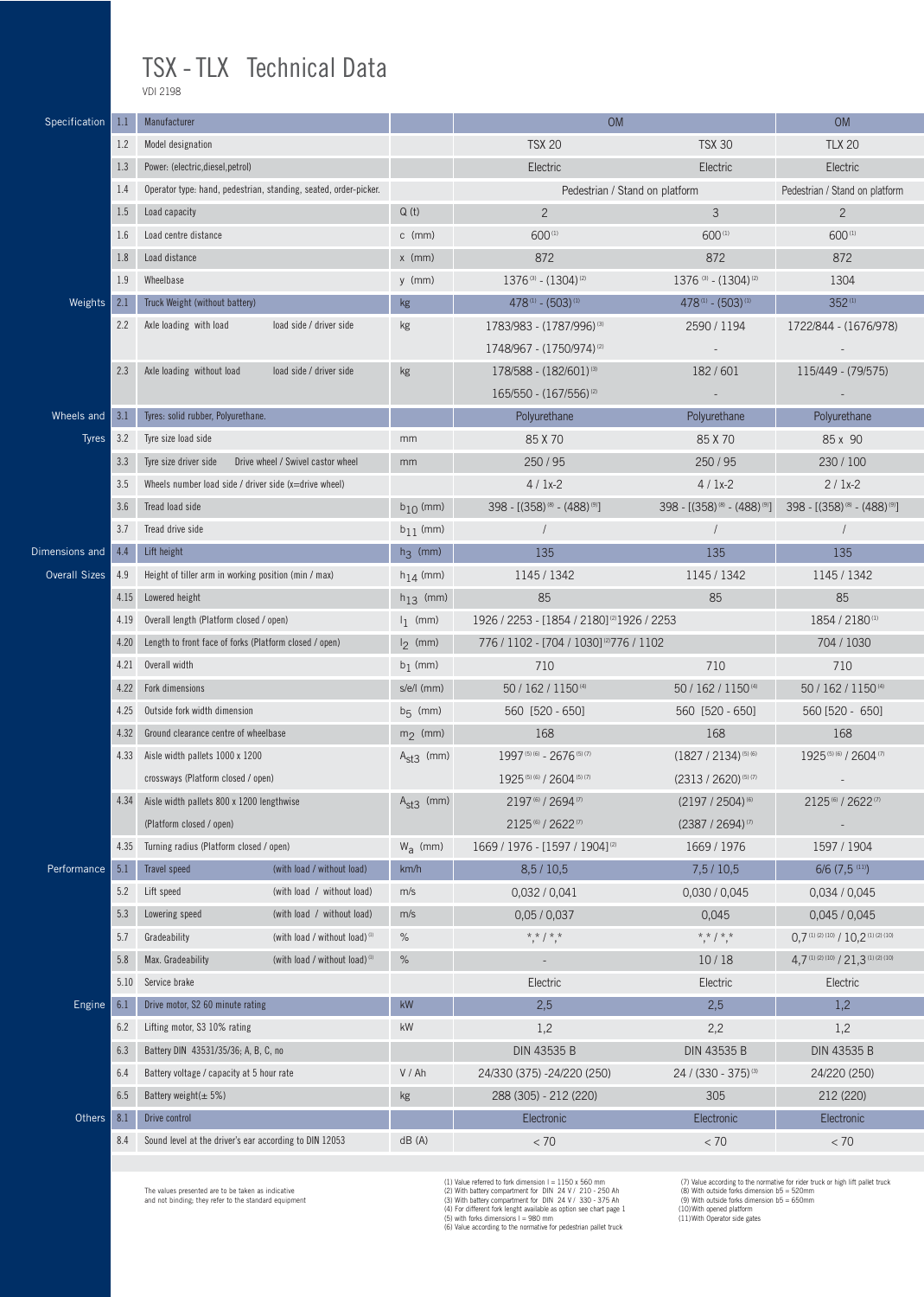

1=Travel 2=Braking



|                |                       |                |    |                    | <b>TSX 20-30</b> |      |      |      |      |        |      |      |                 |                         | <b>TLX 20</b> |      |      |      |      |
|----------------|-----------------------|----------------|----|--------------------|------------------|------|------|------|------|--------|------|------|-----------------|-------------------------|---------------|------|------|------|------|
|                |                       |                |    | Standard wheelbase |                  |      |      |      |      |        |      |      | Short wheelbase |                         |               |      |      |      |      |
| Fork           |                       |                | mm | 800                | 980              | 1150 | 1450 | 1600 | 1980 | 2160   | 2400 |      |                 | 1980 pc 2160 pc 2400 pc | 800           | 980  | 1150 | 1450 | 1600 |
| dimensions     |                       | $\mathsf{C}$   | mm | 400                | 500              | 600  | 715  | 800  | 1000 | 1072,5 | 1200 | 1000 | 1072,5          | 1200                    | 400           | 500  | 600  | 715  | 800  |
|                |                       | X              | mm | 522                | 702              | 872  | 1172 | 1322 | 1702 | 1882   | 2122 | 1354 | 1534            | 1774                    | 522           | 702  | 872  | 1172 | 1322 |
| <b>Battery</b> |                       | $\mathsf{V}$   | mm | 954                | 1134             | 1304 | 1604 | 1754 | 2134 | 2314   | 2554 | 1790 | 1970            | 2210                    | 954           | 1134 | 1304 | 1604 | 1754 |
| compartment    | Open platform         |                | mm | 1504               | 1684             | 1854 | 2154 | 2304 | 2684 | 2864   | 3104 | 2684 | 2864            | 3104                    | 1504          | 1684 | 1854 | 2154 | 2304 |
| DIN 24V 210 -  | Open platform         | $W_{\circ}$    | mm | 1247               | 1427             | 1597 | 1897 | 2047 | 2427 | 2607   | 2847 | 2083 | 2263            | 2503                    | 1247          | 1427 | 1597 | 1897 | 2047 |
| 250 Ah         | Closed platform       |                | mm | 1830               | 2010             | 2180 | 2480 | 2630 | 3010 | 3190   | 3430 | 3010 | 3190            | 3430                    | 1830          | 2010 | 2180 | 2480 | 2630 |
|                | Closed platform       | $W_{\cdot}$    | mm | 1554               | 1734             | 1904 | 2204 | 2354 | 2734 | 2914   | 3154 | 2390 | 2570            | 2810                    | 1554          | 1734 | 1904 | 2204 | 2354 |
| <b>Battery</b> |                       | $\mathsf{V}$   | mm | 1026               | 1206             | 1376 | 1676 | 1826 | 2206 | 2386   | 2626 | 1862 | 2042            | 2282                    |               |      |      |      |      |
| compartment    | Open platform         |                | mm | 1576               | 1756             | 1926 | 2226 | 2376 | 2756 | 2936   | 3176 | 2756 | 2936            | 3176                    |               |      |      |      |      |
| DIN 24V 315 -  | Open platform         | $W_{\alpha}^*$ | mm | 1319               | 1499             | 1669 | 1969 | 2119 | 2499 | 2679   | 2919 | 2155 | 2335            | 2575                    |               |      |      |      |      |
| 375 Ah         | Closed platform       |                | mm | 1903               | 2083             | 2253 | 2553 | 2703 | 3083 | 3263   | 3503 | 3083 | 3263            | 3503                    |               |      |      |      |      |
|                | Closed platform $W^*$ |                | mm | 1626               | 1806             | 1976 | 2276 | 2426 | 2806 | 2986   | 3226 | 2462 | 2642            | 2882                    |               |      |      |      |      |

 $Asf3$ 

\* Value referred with lifted forks